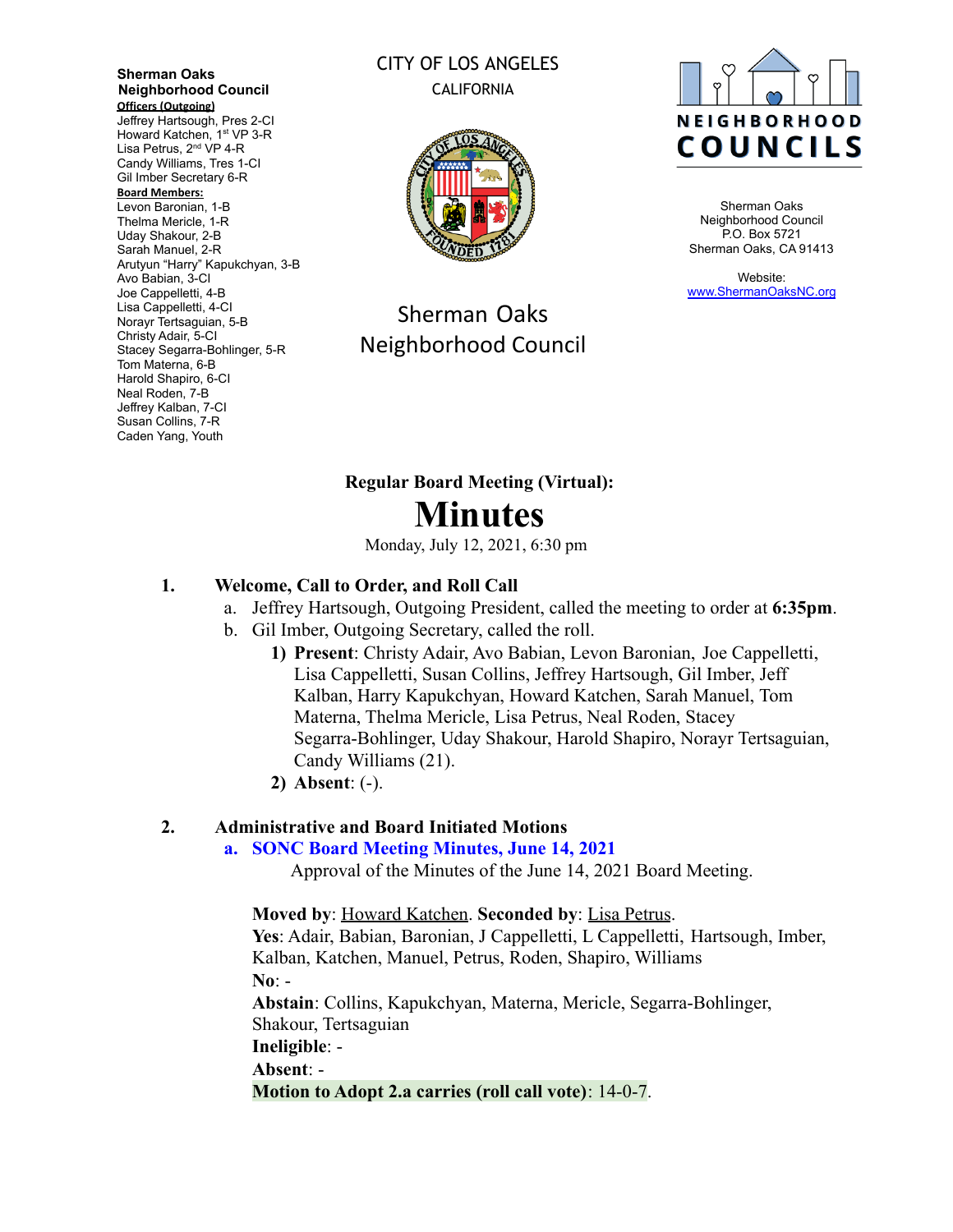# **b. Affirmation of Caden Kang as Youth Representative for FY 2022**

To approve the affirmation of Caden Kang as Youth Rep for FY 2022.

**Moved by**: Howard Katchen. **Seconded by**: Lisa Petrus.

Discussion followed.

**Yes**: Adair, Babian, Baronian, J Cappelletti, L Cappelletti, Collins, Hartsough, Imber, Kalban, Kapukchyan, Katchen, Manuel, Materna, Mericle, Petrus, Roden, Segarra-Bohlinger, Shakour, Shapiro, Tertsaguian, Williams **No**: - **Abstain**: -

**Ineligible**: -

**Absent**: -

**Motion to Adopt 2.b carries (roll call vote)**: 21-0-0.

#### **3. Comments by LAPD SLO's, Public Officials, and Staff**

Ligaya Khennavong, Recreation and Parks

> Renaming Van Nuys Sherman Oaks VNSO Park Possible name: Rafer Johnson Park

Discussion followed.

Karen Smith-Chen, Sherman Oaks Library Discussion followed.

Jose Galdamez, Neighborhood Empowerment.

Tammy Ramirez, LAUSD District 3.

Alexandria Naseef, LA City Council District 4.

Ryan Ahari, California Assembly District 46.

## **4. President's Report**

- a. Welcome to Newly Elected and Appointed Board Members
- b. Thank You to those leaving the Board
- c. "New Normal" Unknown
- d. Next SONC Board Meeting August 9, 2021

## **5. SONC Board Members Elected on May 11, 2021 or Appointed: Oath of Office**

Nitha Raman, CD 4 Councilperson, presents the Oath of Office and provides an update on CD4 issues. Public comment followed. Discussion followed.

#### **6. Election of SONC Board Officers**

> Candidate nominations, opening statements, public comment, board discussion, vote.

Elected were (voting statistics follow): **President**-Hartsough, **1st VP**-Imber, **2nd VP**-Manuel, **Secretary**-Segarra-Bohlinger, **Treasurer**-Williams.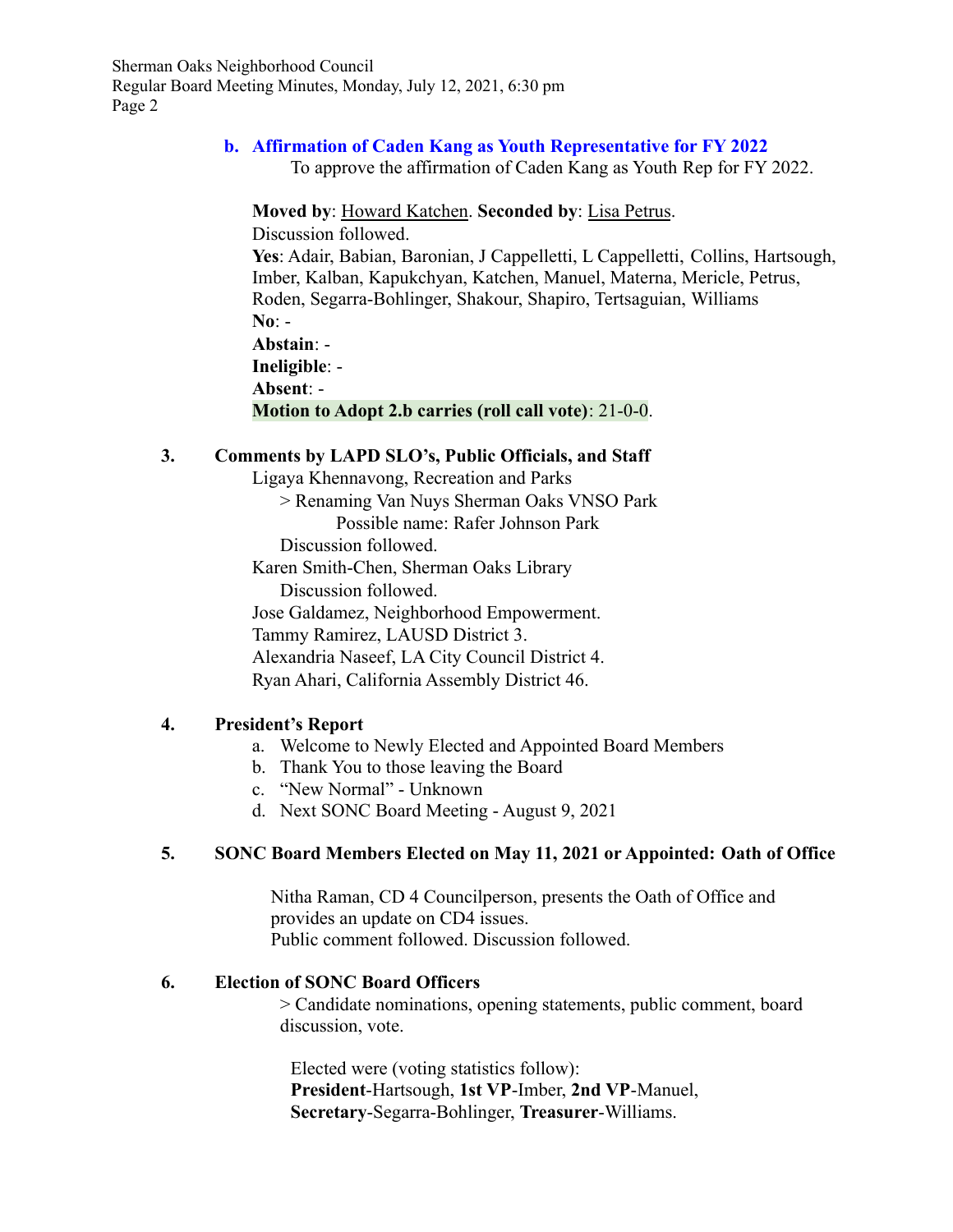> President, Candidates: Jeffrey Hartsough, Gil Imber. **Moved by**: Avo Babian. **Seconded by**: Howard Katchen. Discussion followed. > Hartsough: Adair, Babian, Baronian, J Cappelletti, L Cappelletti, Hartsough, Imber, Kalban, Kang, Kapukchyan, Katchen, Manuel, Materna, Mericle, Roden, Segarra-Bohlinger, Shakour, Tertsaguian, Williams > Imber: Collins, Shapiro ABSTAIN: Petrus **Hartsough**: 19 / Imber: 2 / Abstain: 1 1st Vice President, Candidates: Howard Katchen, Gil Imber. **Moved by**: Jeff Kalban. **Seconded by**: Neal Roden. > Imber: Adair, Babian, Baronian, Collins, Imber, Manuel, Materna, Segarra-Bohlinger, Shakour, Shapiro, Tertsaguian, Williams > Katchen: J Cappelletti, L Cappelletti, Hartsough, Kalban, Kang Kapukchyan, Katchen, Mericle, Roden ABSTAIN: Petrus **Imber**: 12 / Katchen: 9 / Abstain: 1 2nd Vice President, Candidates: Sarah Manuel, Harold Shapiro. **Moved by**: Stacey Segarra-Bohlinger. **Seconded by**: Jeff Kalban. > Manuel: Babian, Baronian, J Cappelletti, L Cappelletti, Collins, Hartsough, Imber, Kalban, Kapukchyan, Kang, Katchen, Materna, Mericle, Roden, Segarra-Bohlinger, Shakour, Shapiro, Williams > Shapiro: Adair, Manuel ABSTAIN: Petrus, Tersaguian **Manuel**: 18 / Shapiro: 2 / Abstain: 2 Secretary, Candidates: Stacey Segarra-Bohlinger **Moved by**: Jeffrey Hartsough. **Seconded by**: Jeff Kalban. > Segarra-Bohlinger: Adair, Babian, Baronian, J Cappelletti, L Cappelletti, Hartsough, Imber, Kalban, Kang, Kapukchyan, Katchen, Manuel, Materna, Mericle, Roden, Petrus, Segarra-Bohlinger, Shakour, Shapiro, Tertsaguian, Williams ABSTAIN: Collins **Segarra-Bohlinger**: 21 / Abstain: 1 Treasurer, Candidates: Candy Williams. **Moved by**: Neal Roden. **Seconded by**: Stacey Segarra-Bohlinger. > Williams: Adair, Babian, Baronian, J Cappelletti, L Cappelletti, Collins, Hartsough, Imber, Kalban, Kang, Kapukchyan, Manuel, Materna, Mericle, Roden, Petrus, Segarra-Bohlinger, Shakour, Shapiro, Tertsaguian, Williams ABSTAIN: Katchen

**Williams**: 21 / Abstain: 1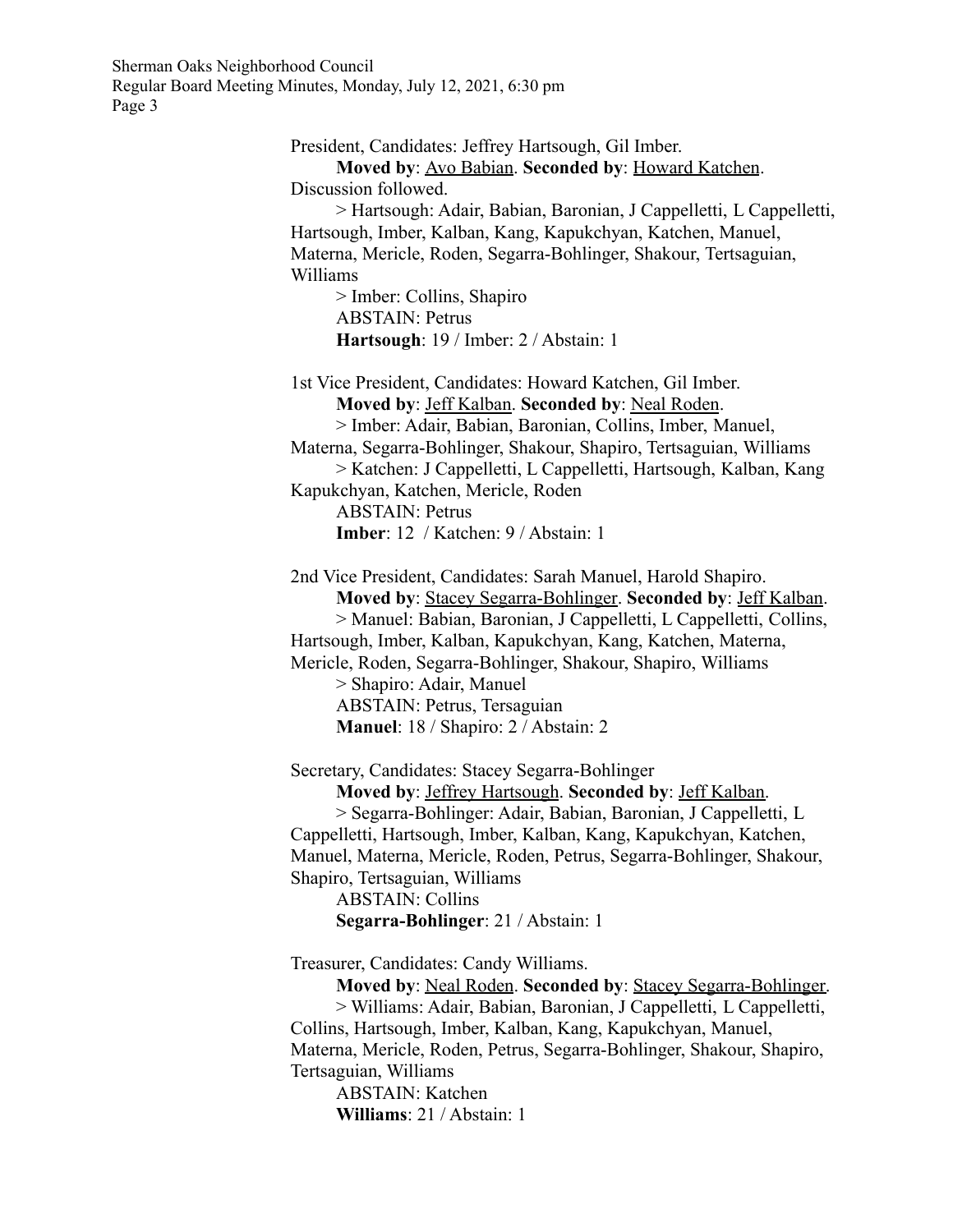#### **7. Committee Reports**

- a. Education Committee Joe Cappelletti, Chair
- b. Government Affairs Gil Imber, Chair
	- 1) **[CF 19-0492.](https://cityclerk.lacity.org/lacityclerkconnect/index.cfm?fa=ccfi.viewrecord&cfnumber=19-0492) Van Nuys Airport / Hollywood-Burbank Airport / NextGen Initiative / Community Impact.**

SONC supports LAWA and FAA's collaborative relationship in their working group's efforts to bring relief to the Sherman Oaks community and other affected communities and encourages LAWA to continue engaging with FAA in advocating for solutions that provide equitable and fair benefits for the entirety of Sherman Oaks.

*Community Impact Statements (CIS) to be filed and letters to CD 4 and others, as appropriate.*

**Moved by**: Government Affairs Committee. Public comment followed. Discussion followed.

#### **Question Called by**: Jeffrey Hartsough. **Seconded by:** Lisa Petrus.

**Yes**: Adair, Babian, Baronian, Collins, Hartsough, Imber, Kalban, Kang, Kapukchyan, Katchen, Manuel, Materna, Mericle, Petrus, Segarra-Bohlinger, Shapiro, Tertsaguian, Williams **No**: J Cappelletti, L Cappelletti, Roden **Abstain**: - **Ineligible**: - **Absent**: Shakour **Motion to Call Question 7.b.1 carries (roll call vote)**: 18-3-1.

**Yes**: Adair, Baronian, Collins, Hartsough, Imber, Kalban, Kang, Manuel, Materna, Segarra-Bohlinger, Shapiro **No**: Babian, Baronian, J Cappelletti, L Cappelletti, Kapukchyan, Katchen, Petrus, Tertsaguian **Abstain**: Mericle, Roden, Williams **Ineligible**: - **Absent**: Shakour **Motion to Adopt 7.b.1 carries (roll call vote)**: 11-8-3.

- c. Green & Sustainability Committee Avo Babian, Chair
- d. Outreach Committee Sarah Manuel, Chair
- e. Planning & Land Use Committee Jeff Kalban, Chair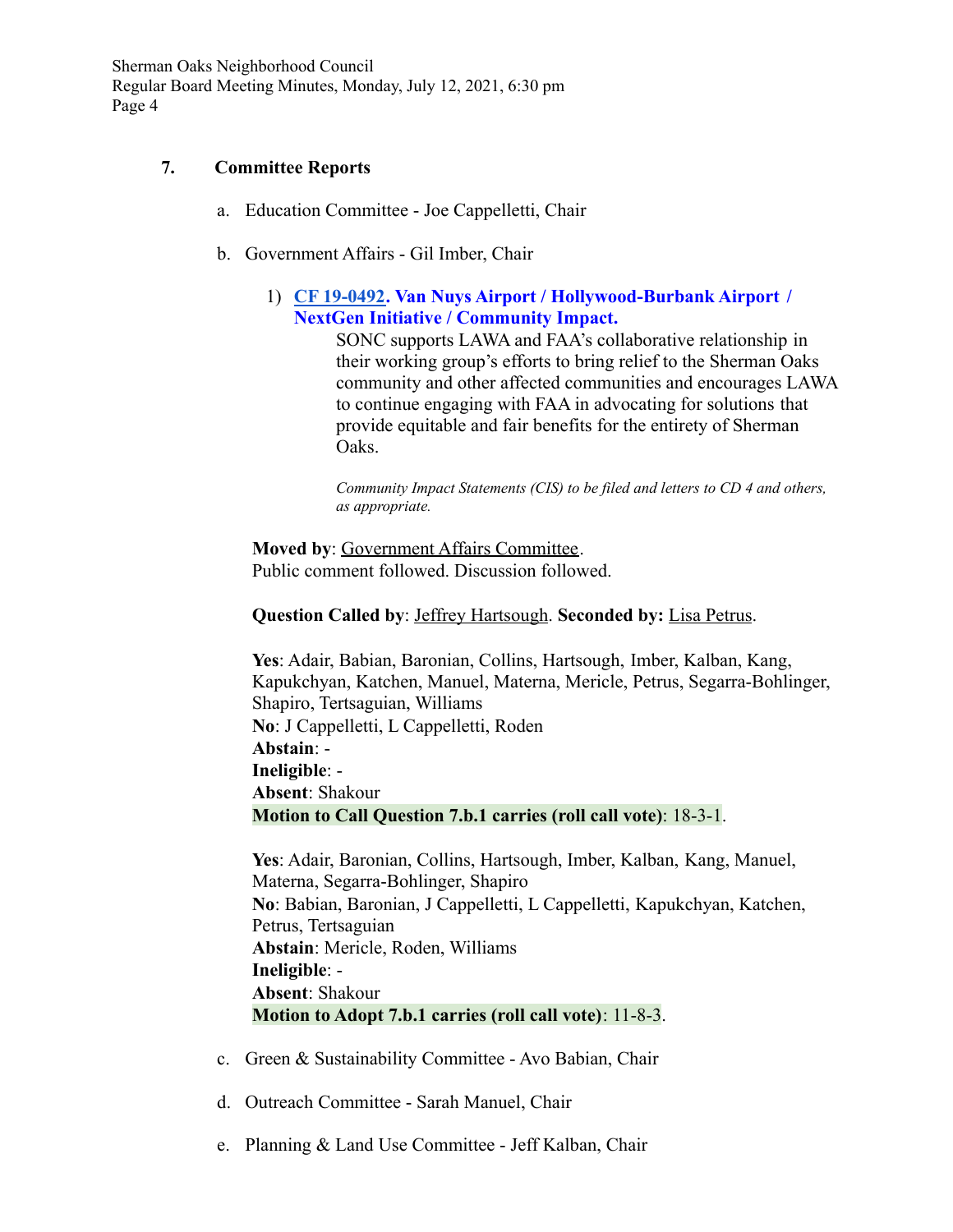#### 1) **Vision Pursuing Equitable, Affordable Housing Study**

SONC approves the sharing of the Vision Committee's current draft of the Sherman Oaks Vision Pursuing Equitable, Affordable Housing Study, Draft 5, with the CD 4 Council Office, the LA Planning Department, and others.

*Community Impact Statements (CIS) to be filed and letters to CD 4 and others, as appropriate.*

**Moved by**: Vision Committee. Public comment followed. Discussion followed.

**Yes**: Adair, Baronian, J Cappelletti, L Cappelletti, Collins, Hartsough, Imber, Kalban, Kang, Kapukchyan, Katchen, Manuel, Materna, Petrus, Roden, Segarra-Bohlinger, Shapiro, Tertsaguian, Williams **No**: - **Abstain**: Mericle **Ineligible**: - **Absent**: Babian, Shakour **Motion to Adopt 7.e.1 carries (roll call vote)**: 19-0-1.

- f. Public Safety Committee Christy Adair & Jenna Lewis, Co-Chairs
- g. Traffic & Transportation Committee Avo Babian, Chair
- h. Budget Advocates Howard Katchen, SONC Rep & Budget Advocate Public comment followed.

## **8. Treasurer's Report** - Candy Williams, Treasurer

- a. Treasurer's Report
- b. **Monthly Expenditure Report (MER), Period Ending May 31, 2021**

**Moved by**: Finance Committee

**Yes**: Adair, Baronian, J Cappelletti, L Cappelletti, Collins, Hartsough, Imber, Kalban, Kapukchyan, Katchen, Manuel, Materna, Mericle, Petrus, Roden, Segarra-Bohlinger, Shapiro, Tertsaguian, Williams **No**: - **Abstain**: - **Ineligible**: Kang **Absent**: Babian, Shakour

**Motion to Adopt 8.b carries (roll call vote)**: 19-0-0.